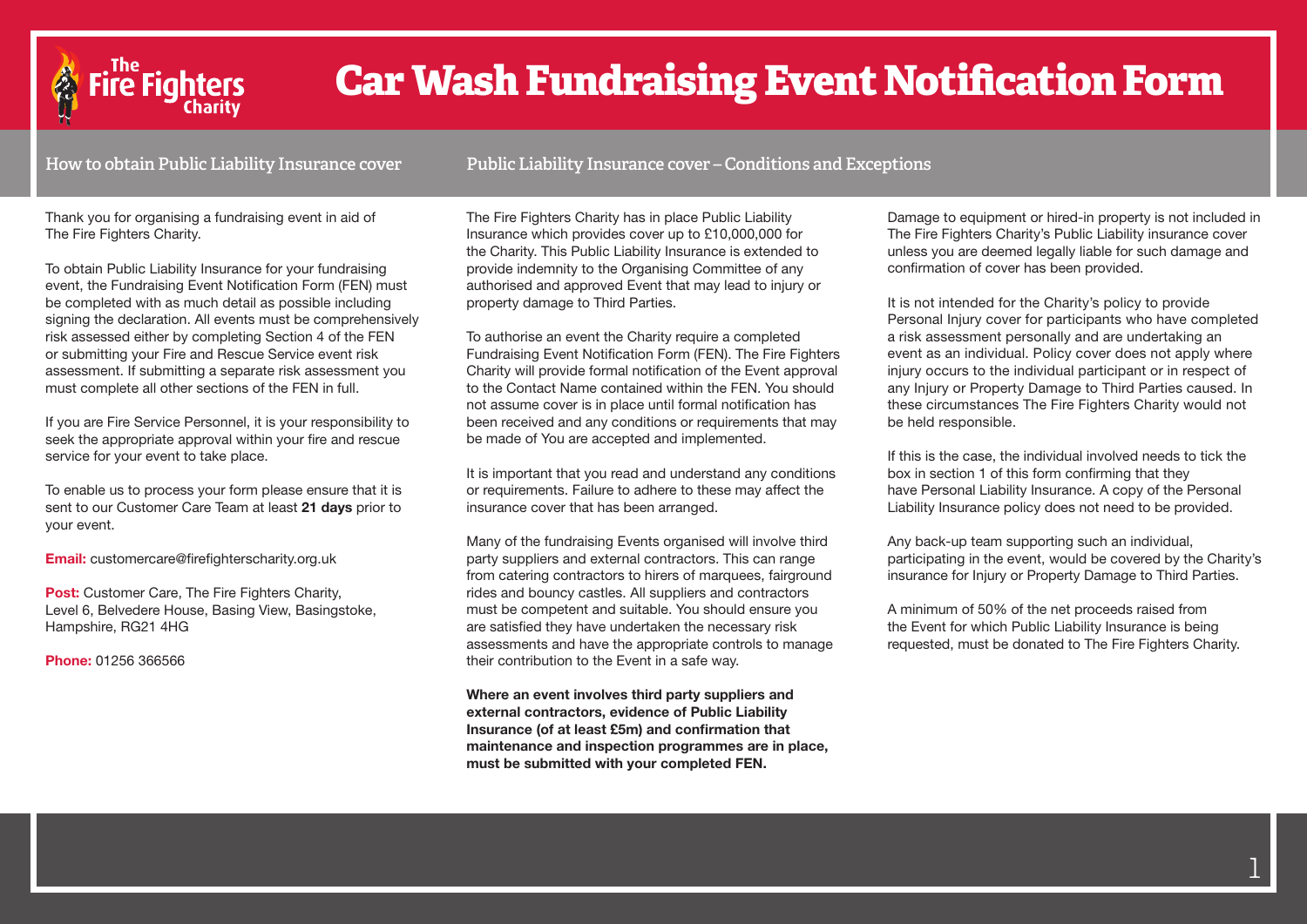# **Section 1 Contact**

The Contact is the person who is organising the event as part of, or on behalf of, a team and to whom all correspondence regarding the insurance application should be directed.

| Please tick the appropriate box below:<br>I (the contact) am the sole organiser of this event. I am organising the event on behalf of a team/committee and am not taking part.<br>I (the contact) am organising the event on behalf of a team/committee and am taking part. | I (the contact) am the sole organiser of this event and am taking part along with a support team. I confirm that I have taken out my own Personal Liability cover.                                                                                                                                                                                                   |
|-----------------------------------------------------------------------------------------------------------------------------------------------------------------------------------------------------------------------------------------------------------------------------|----------------------------------------------------------------------------------------------------------------------------------------------------------------------------------------------------------------------------------------------------------------------------------------------------------------------------------------------------------------------|
| <b>Section 2</b> Event Details<br>Event Name / Type:<br>Event Date:                                                                                                                                                                                                         | Event Location:                                                                                                                                                                                                                                                                                                                                                      |
|                                                                                                                                                                                                                                                                             |                                                                                                                                                                                                                                                                                                                                                                      |
|                                                                                                                                                                                                                                                                             |                                                                                                                                                                                                                                                                                                                                                                      |
|                                                                                                                                                                                                                                                                             |                                                                                                                                                                                                                                                                                                                                                                      |
|                                                                                                                                                                                                                                                                             |                                                                                                                                                                                                                                                                                                                                                                      |
| Will there be any participants under the age of 18?: Yes $\Box$ No $\Box$ If 'yes', please detail:                                                                                                                                                                          |                                                                                                                                                                                                                                                                                                                                                                      |
|                                                                                                                                                                                                                                                                             |                                                                                                                                                                                                                                                                                                                                                                      |
| Will there be any participants with disabilities that need special consideration?: Yes No Supers', please detail:                                                                                                                                                           |                                                                                                                                                                                                                                                                                                                                                                      |
|                                                                                                                                                                                                                                                                             |                                                                                                                                                                                                                                                                                                                                                                      |
| Is this event raising money for any cause other than The Fire Fighters Charity? Yes $\Box$ No $\Box$<br>liability; it does not extend to other charities or causes who may benefit from any monies raised.                                                                  | If 'yes', please name the other benefitting cause(s) below, their charity registration number(s) if applicable and the percentage of the net proceeds you will be donating to them.<br>Note: A minimum of 50% of the net proceeds raised from the event must be donated to The Fire Fighters Charity. The Fire Fighters Charity's policy insures the Charity's legal |
|                                                                                                                                                                                                                                                                             |                                                                                                                                                                                                                                                                                                                                                                      |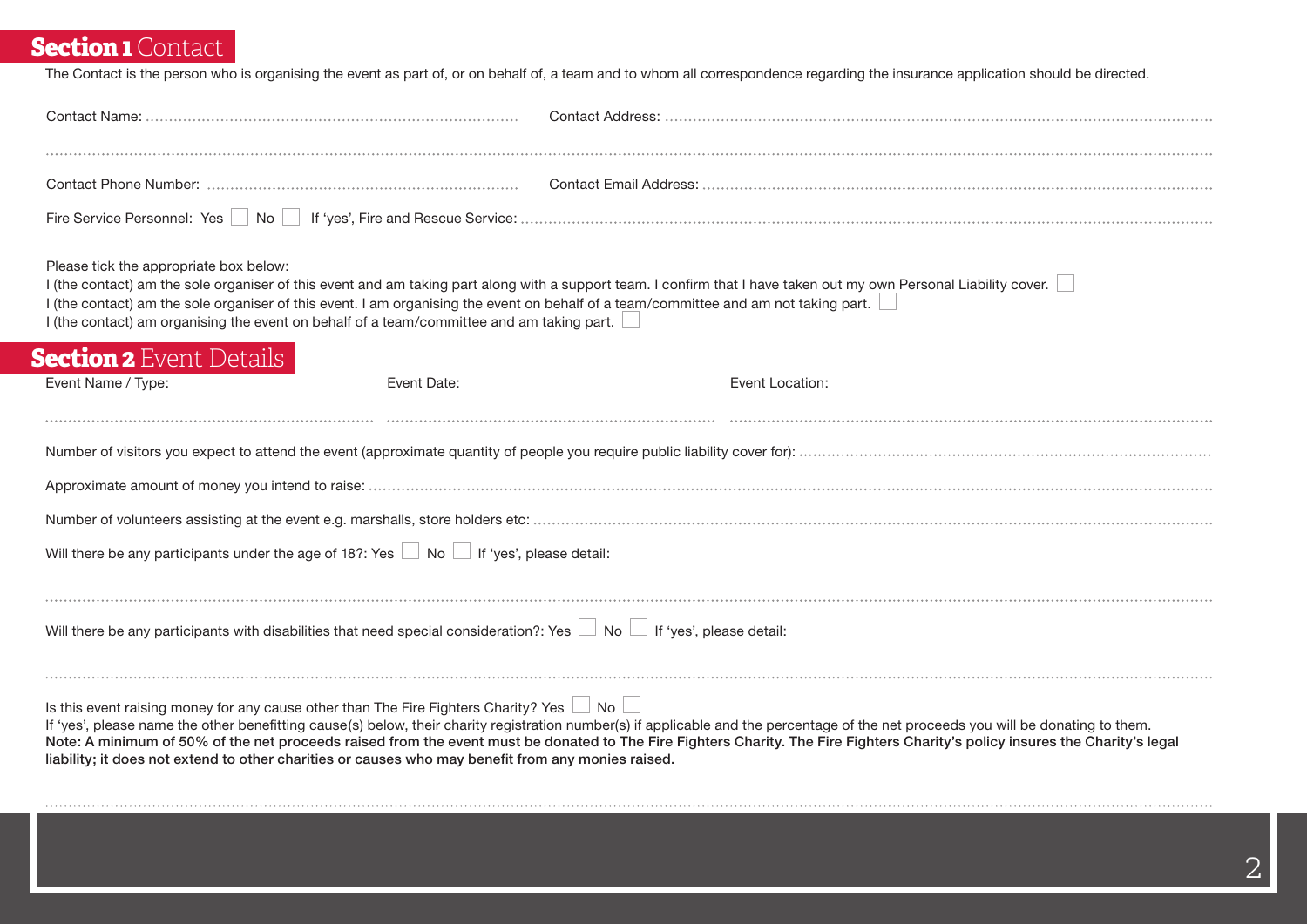#### **Event Overview**

Please give a full description of the event including details of ALL activities taking place and equipment being used at the event. Do not include details about safety precautions here – this should be detailed in the next section.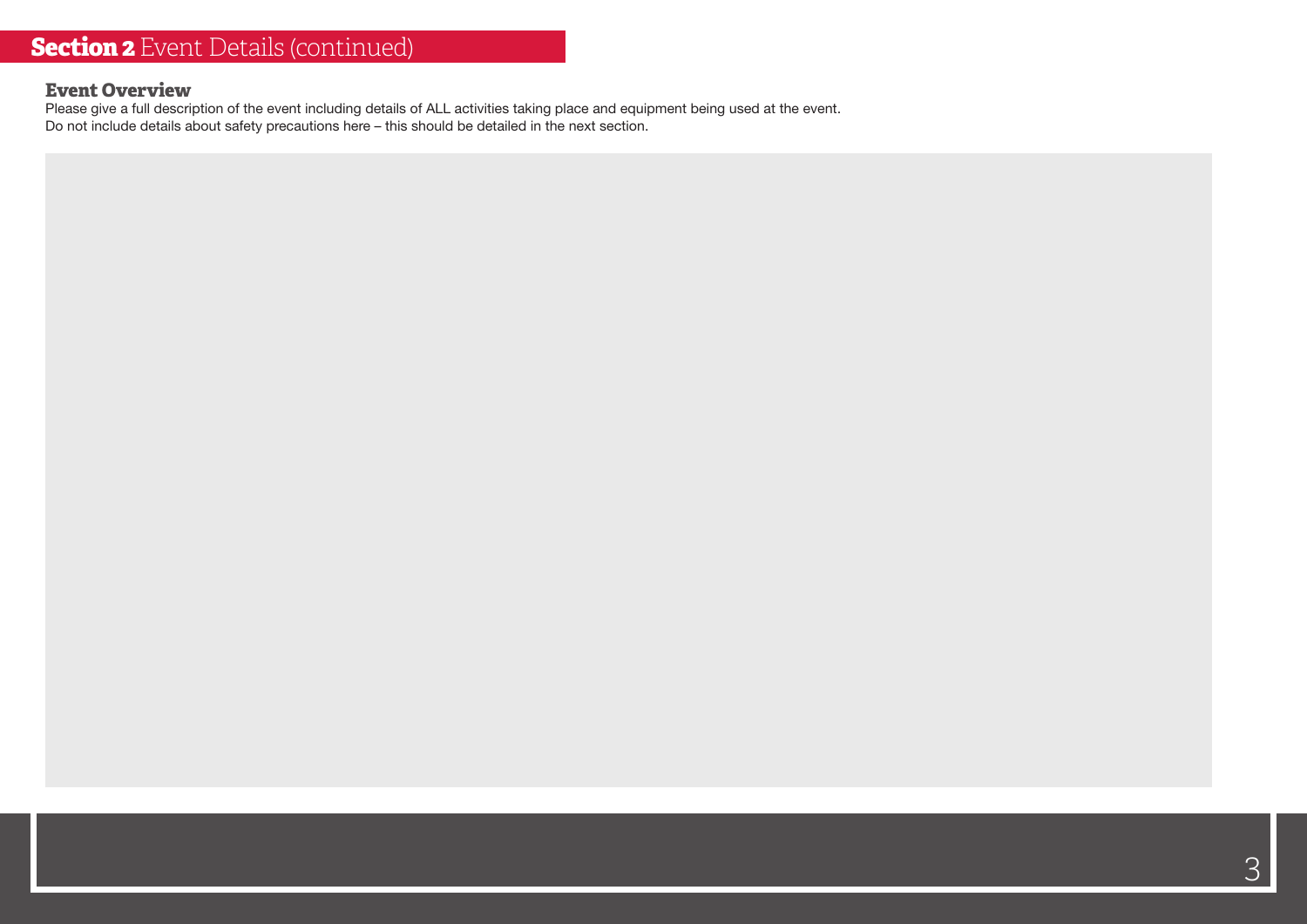## **Section 3** Safety Precautions

Please list all safety precautions in place during the event.

#### **Safety Instruction**

Detail the number of safety instructors present and qualifications they hold relevant to the event (e.g. 7 x abseil instructors with certified instructor certificates).

#### **Safety Equipment**

Detail all the safety equipment to be used, stating who it is owned and maintained by. If applicable, please also state maximum weight and height restrictions for the equipment and whether it complies with EC and national standards.

#### **Public Safety**

Detail all public safety precautions in place during the event (e.g. 6ft barrier around the event zone so public cannot cross etc).

#### **Accident and Emergency**

List all first aid personnel onsite and the procedure in case of an emergency. Any back-up / support vehicles should also be detailed below.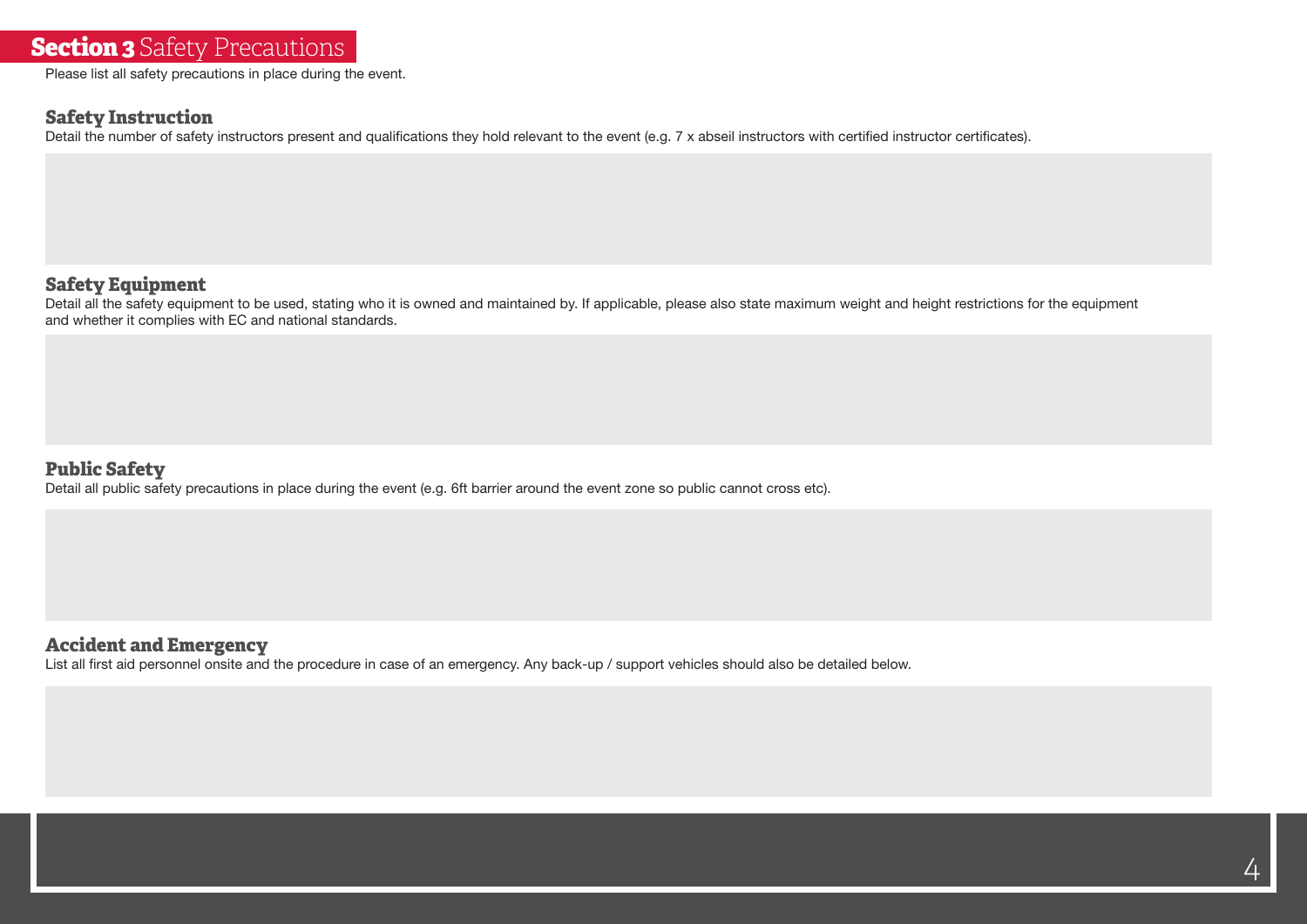### **Section 4** Risk Assessment

#### **Completing the Risk Assessment Form**

To carry out a risk assessment for your fundraising event, you must understand what might cause harm to people and decide whether you are taking reasonable steps to prevent that harm. Once you have decided that, you need to identify and prioritise putting in place, appropriate and sensible control measures.

To complete the Risk Assessment Form for your fundraising event, please follow these steps:

- 1. Identify the hazards at your fundraising event. A hazard is anything that may cause harm, such as chemicals, electricity, climbing a ladder etc.
- 2. Identify the categories of **Persons Exposed (PE)**

E = Employees, C = Contractors, PU = Public, V = Visitors, YP = Young Persons, SC = Sub-contractors, PW = Pregnant Women, O = Other.

3. Identify the number of Persons Exposed in each category.

**N = Number of people** (3 = Large numbers of people, 2 = Several people, 1 = Single person)

- 4. Identify how the Persons Exposed may be harmed.
- 5. Evaluate the risks at your fundraising event following the grid below to grade the likelihood of an event and the consequences. A risk is the likelihood, high or low, that somebody could be harmed by the hazards, together with an indication of how serious the consequences could be.
	- **L** = **Likelihood**  $(3 = \text{Definite}, 2 = \text{Probable}, 1 = \text{Unlike}|v)$
	- **C = Consequence**  $(3 = \text{Fatal}, 2 = \text{Major}, 1 = \text{Minor e.g. cut}, \text{bumps}, \text{bruisse})$

|    |                                                                       | 3 Definite | High    | High                         | High    |  |  |  |  |  |
|----|-----------------------------------------------------------------------|------------|---------|------------------------------|---------|--|--|--|--|--|
|    |                                                                       | 2 Probable | Medium  | <b>High</b><br><b>Medium</b> | High    |  |  |  |  |  |
|    | <b>LIKELIHOOD</b>                                                     | 1 Unlikely | Low     | Medium                       | High    |  |  |  |  |  |
|    |                                                                       |            | 1 Minor | 2 Major                      | 3 Fatal |  |  |  |  |  |
|    | <b>CONSEQUENCE</b>                                                    |            |         |                              |         |  |  |  |  |  |
|    | Decide on the appropriate control measures. Control measures in<br>6. |            |         |                              |         |  |  |  |  |  |
|    | Record your findings on your risk assessment form.<br>7.              |            |         |                              |         |  |  |  |  |  |
| 8. | Review and update your risk assessment.                               |            |         |                              |         |  |  |  |  |  |

- 6. Decide on the appropriate control measures. Control measures include actions that can be taken to reduce or remove the potential of exposure to the hazard.
- 7. Record your findings on your risk assessment form.
-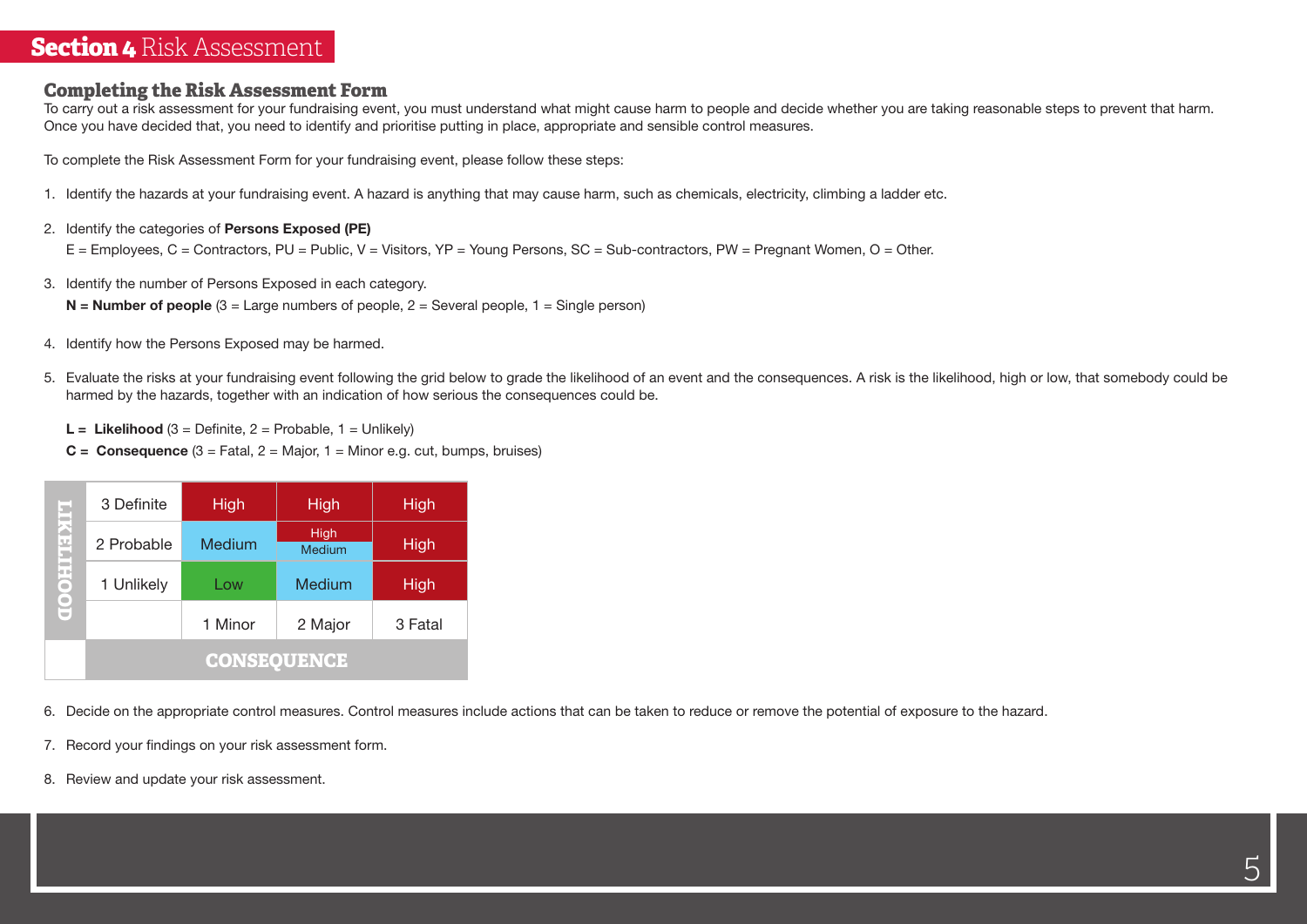| <b>Section 4</b> Risk Assessment (continued) |  |  |
|----------------------------------------------|--|--|
|----------------------------------------------|--|--|

#### Activity details:

| Site / location:                            |                                                                       |                                 | Assessment date (dd/mm/yy):             |                           |
|---------------------------------------------|-----------------------------------------------------------------------|---------------------------------|-----------------------------------------|---------------------------|
| Assessment reason:                          |                                                                       | Assessed by:                    |                                         |                           |
|                                             |                                                                       |                                 |                                         |                           |
|                                             |                                                                       |                                 |                                         |                           |
| Persons exposed (please tick relevant box): |                                                                       |                                 |                                         |                           |
| Contractors<br>Employees                    | Public Visitors                                                       | Young persons   Sub-contractors | Pregnant women <b>J</b> Other<br>$\sim$ |                           |
|                                             | Hazards which create potential for harm (please tick relevant boxes): |                                 |                                         |                           |
| Adverse weather                             | Vehicle overturning                                                   | Lifting operations              | Manual handling                         | Confined spaces           |
| Electrical supply (Vdc)                     | Electrical supply (Vac)                                               | Overhead services               | <b>Buried services</b>                  | Fire/explosion            |
| <b>Lighting levels</b>                      | Electrical equipment                                                  | Office environment              | DSE workspace - workspace activity      |                           |
| Flying particles                            | Contaminated ground                                                   | Soft ground                     | Demolition                              | Work on/adjacent to water |
| Falls from height                           | Falls on level ground                                                 | Chemicals - COSHH               | Heat - exposure burns                   | Vehicle damage/failure    |
| Cash handling/security                      | Noise                                                                 |                                 |                                         |                           |

Other items / comments:

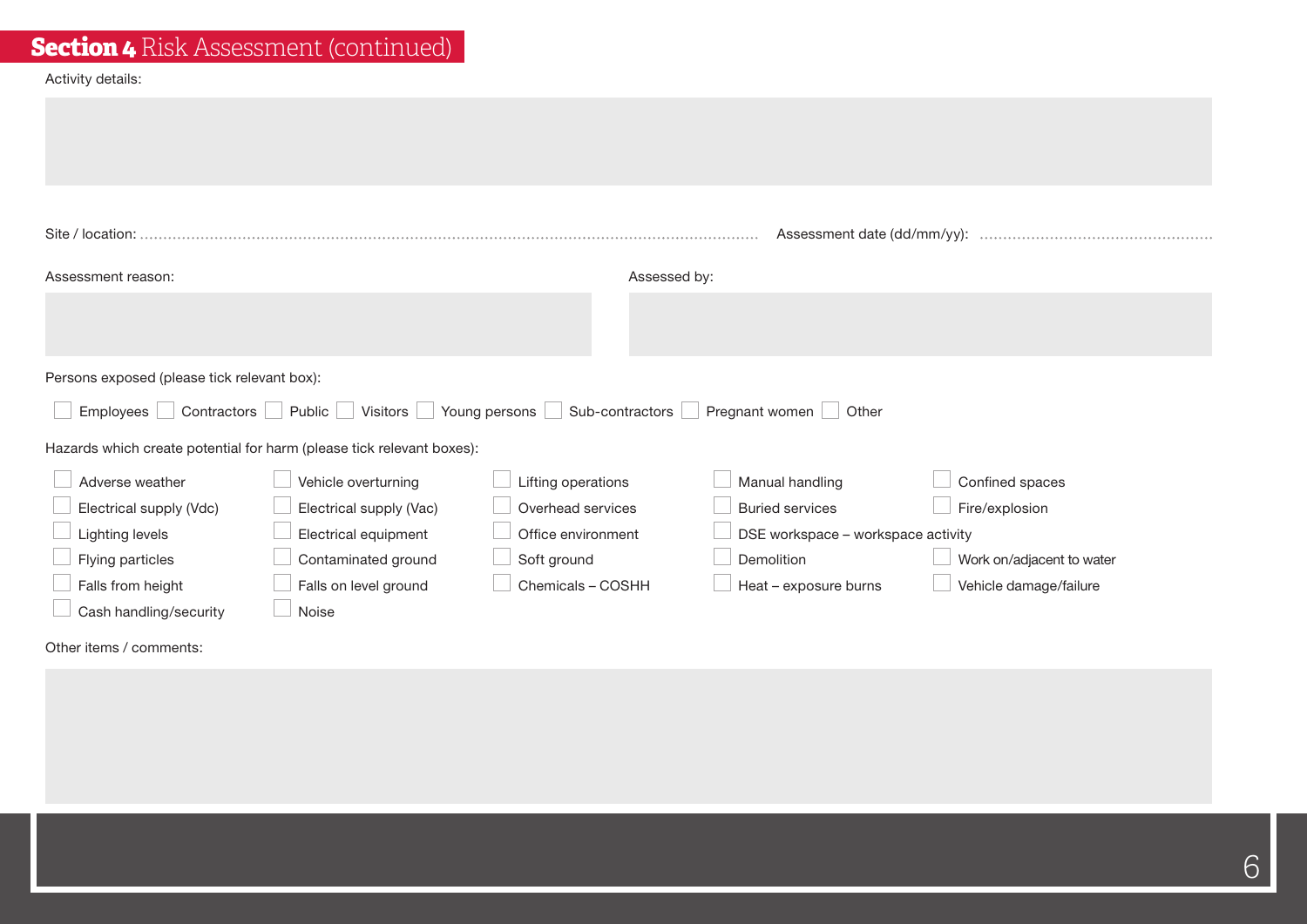|         | <b>Descriptions / Details</b> | <b>Existing Current Risk</b>                                                  |         |   |                             |   |    | <b>Actions &amp; Residual Risk</b>                                                                                |                       |                      |  |         |  |  |  |
|---------|-------------------------------|-------------------------------------------------------------------------------|---------|---|-----------------------------|---|----|-------------------------------------------------------------------------------------------------------------------|-----------------------|----------------------|--|---------|--|--|--|
| Ref     | Hazards                       | <b>Risk Details</b>                                                           |         |   | <b>Risk Factor LxC</b>      |   |    | <b>Control Measures</b>                                                                                           |                       | <b>Residual Risk</b> |  |         |  |  |  |
|         |                               |                                                                               | PE      | N | L                           | C | RR | <b>Comments / Actions</b>                                                                                         | N<br>$_{\rm RR}$<br>C |                      |  |         |  |  |  |
| Example | Car wash - wet surfaces       | Slips, trips and falls                                                        | Е<br>PU |   | $2 \nmid 1 \nmid 2 \nmid 2$ |   |    | • Wear non-slip footwear<br>• Ensure soapy surfaces<br>are regularly rinsed down<br>• Use grit if necessary       |                       | 2 : 1 : 1            |  | $\pm$ 1 |  |  |  |
|         | Moving vehicles               | Hit by moving vehicles or vehicles creeping<br>forward causing injury to feet |         |   |                             |   |    | • Vehicles to secure handbrake<br>• Signs for max speed of 5mph<br>• Traffic marshall<br>• Single lane (one way)  |                       |                      |  |         |  |  |  |
| 2       | Wet surfaces                  | Slips, trips and falls                                                        |         |   |                             |   |    | • Wear non-slip footwear<br>• Ensure that soapy surfaces are<br>regularly swilled down<br>• Use grit if necessary |                       |                      |  |         |  |  |  |
| 3       | Car doors                     | <b>Trapped fingers</b>                                                        |         |   |                             |   |    | • Gloves to be worn at all times                                                                                  |                       |                      |  |         |  |  |  |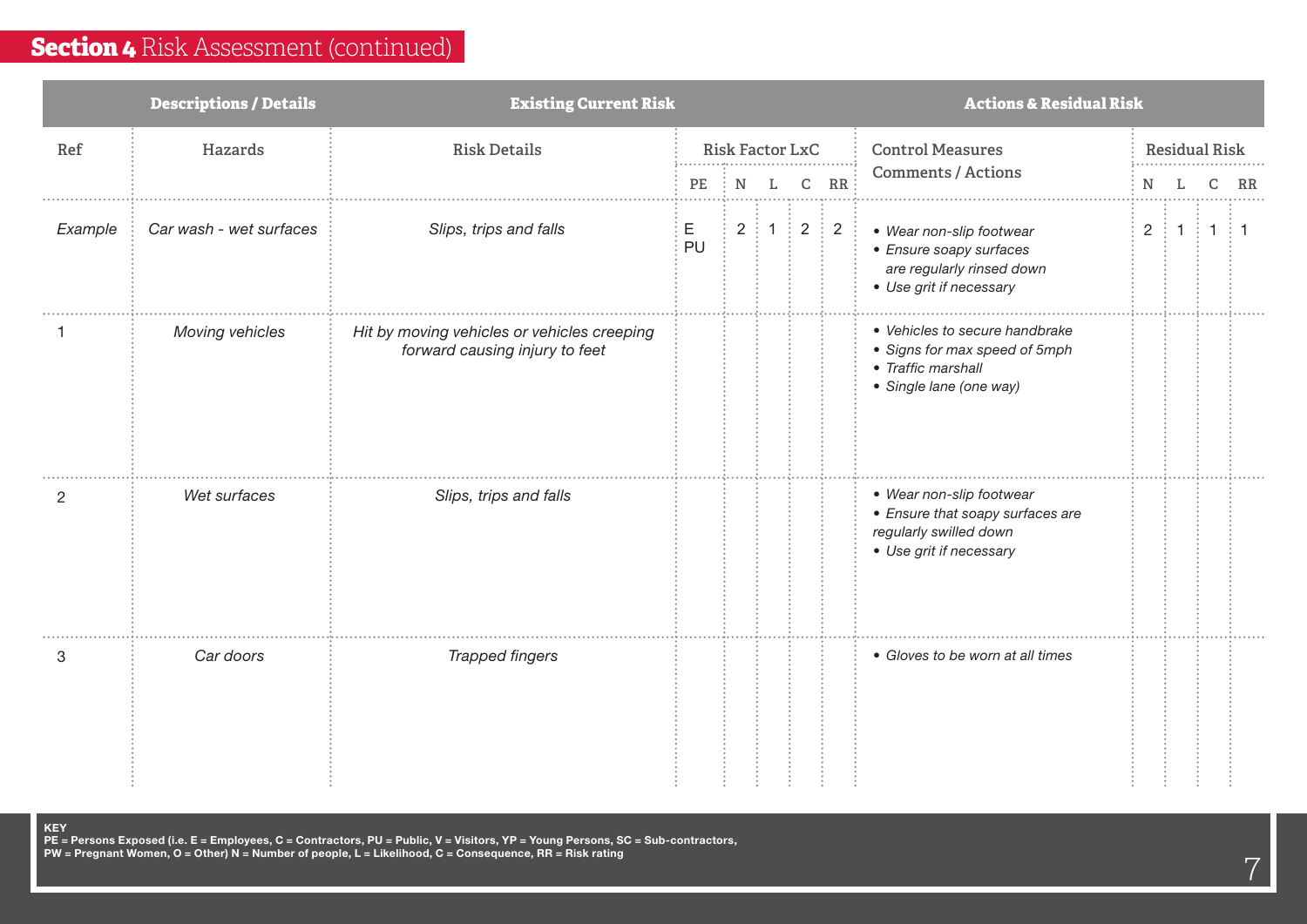|     | <b>Descriptions / Details</b> | <b>Existing Current Risk</b> | <b>Actions &amp; Residual Risk</b> |                              |    |   |     |                                                                                                                                         |                      |  |             |
|-----|-------------------------------|------------------------------|------------------------------------|------------------------------|----|---|-----|-----------------------------------------------------------------------------------------------------------------------------------------|----------------------|--|-------------|
| Ref | Hazards                       | <b>Risk Details</b>          |                                    | <b>Risk Factor LxC</b>       |    |   |     | <b>Control Measures</b><br><b>Comments / Actions</b>                                                                                    | <b>Residual Risk</b> |  |             |
|     | <b>Moving materials</b>       | Hit by moving materials      | $PE$                               | $\mathbf N$<br>$\mathcal{L}$ | Т. | C | RR: | • Take precautions to ensure that<br>equipment is secured between<br>washes                                                             | N                    |  | $_{\rm RR}$ |
| 5   | Pedestrians                   | Pedestrian injury            |                                    |                              |    |   |     | • People to remain inside their vehicles                                                                                                |                      |  |             |
| 6   | Weather                       | Adverse weather conditions   |                                    |                              |    |   |     | • Review predicted weather<br>conditions just prior to the event<br>• Take appropriate action according<br>to weather conditions        |                      |  |             |
|     | Manual handling               | Lifting hose                 |                                    |                              |    |   |     | • Designated individual to have sole<br>use of hoses<br>• Safety brief to ensure personnel using<br>hoses have a controlled spray - jet |                      |  |             |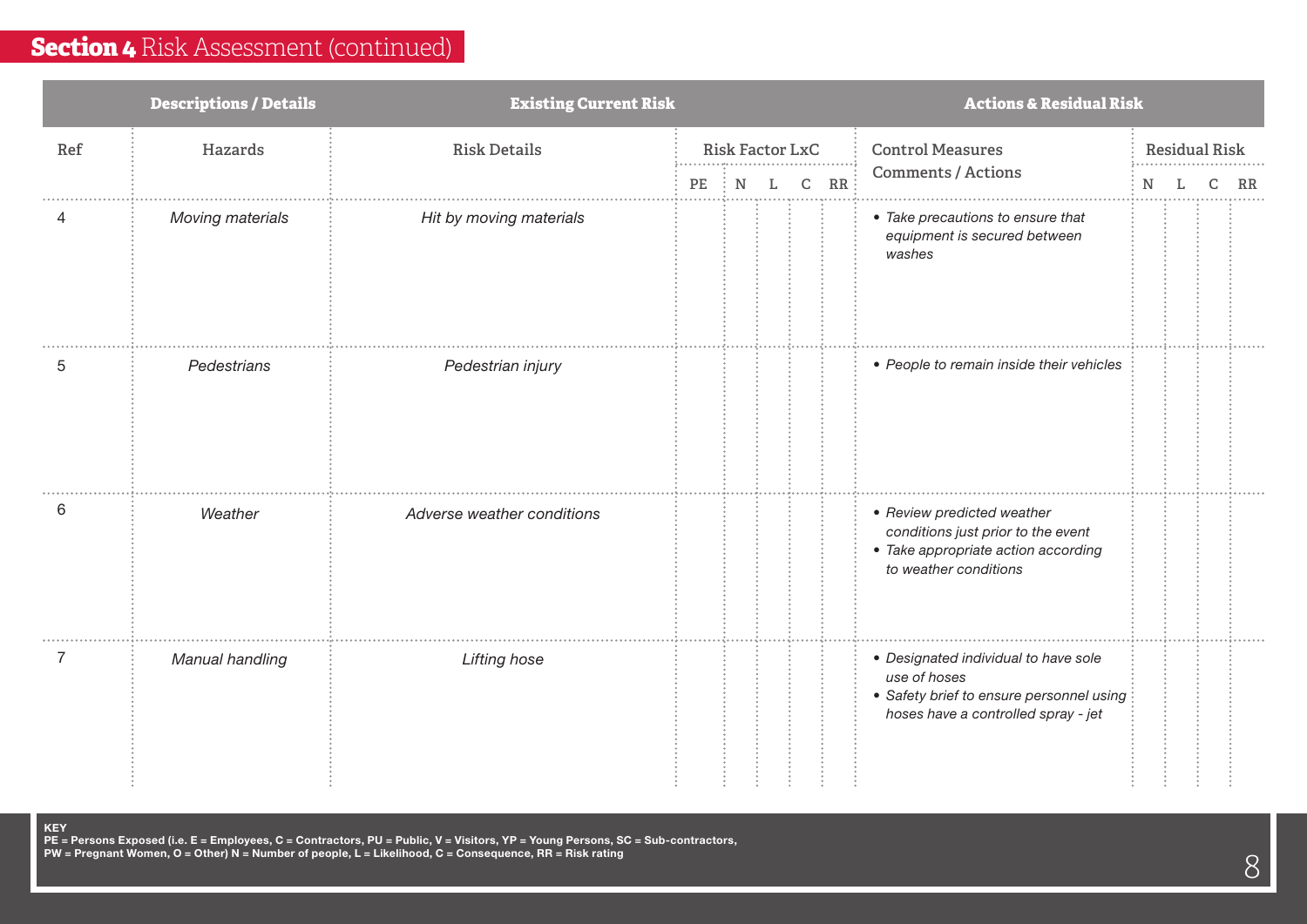|     | <b>Descriptions / Details</b> | <b>Existing Current Risk</b> | <b>Actions &amp; Residual Risk</b> |                           |   |               |     |                                                                                                                   |                      |  |   |    |  |
|-----|-------------------------------|------------------------------|------------------------------------|---------------------------|---|---------------|-----|-------------------------------------------------------------------------------------------------------------------|----------------------|--|---|----|--|
| Ref | Hazards                       | <b>Risk Details</b>          |                                    | <b>Risk Factor LxC</b>    |   |               |     | <b>Control Measures</b>                                                                                           | <b>Residual Risk</b> |  |   |    |  |
|     |                               |                              | $\rm PE$                           | ${\bf N}$<br>$\mathbb{R}$ | L | ${\mathsf C}$ | RR: | Comments / Actions                                                                                                | N                    |  | C | RR |  |
| 8   | Cash handling                 | Theft, physical attack       |                                    |                           |   |               |     | • Security seals to be used on<br>collection bucket / goblet<br>• Minimum of two people to handle /<br>count cash |                      |  |   |    |  |
| 9   |                               |                              |                                    |                           |   |               |     |                                                                                                                   |                      |  |   |    |  |
| 10  |                               |                              |                                    |                           |   |               |     |                                                                                                                   |                      |  |   |    |  |
| 11  |                               |                              |                                    |                           |   |               |     |                                                                                                                   |                      |  |   |    |  |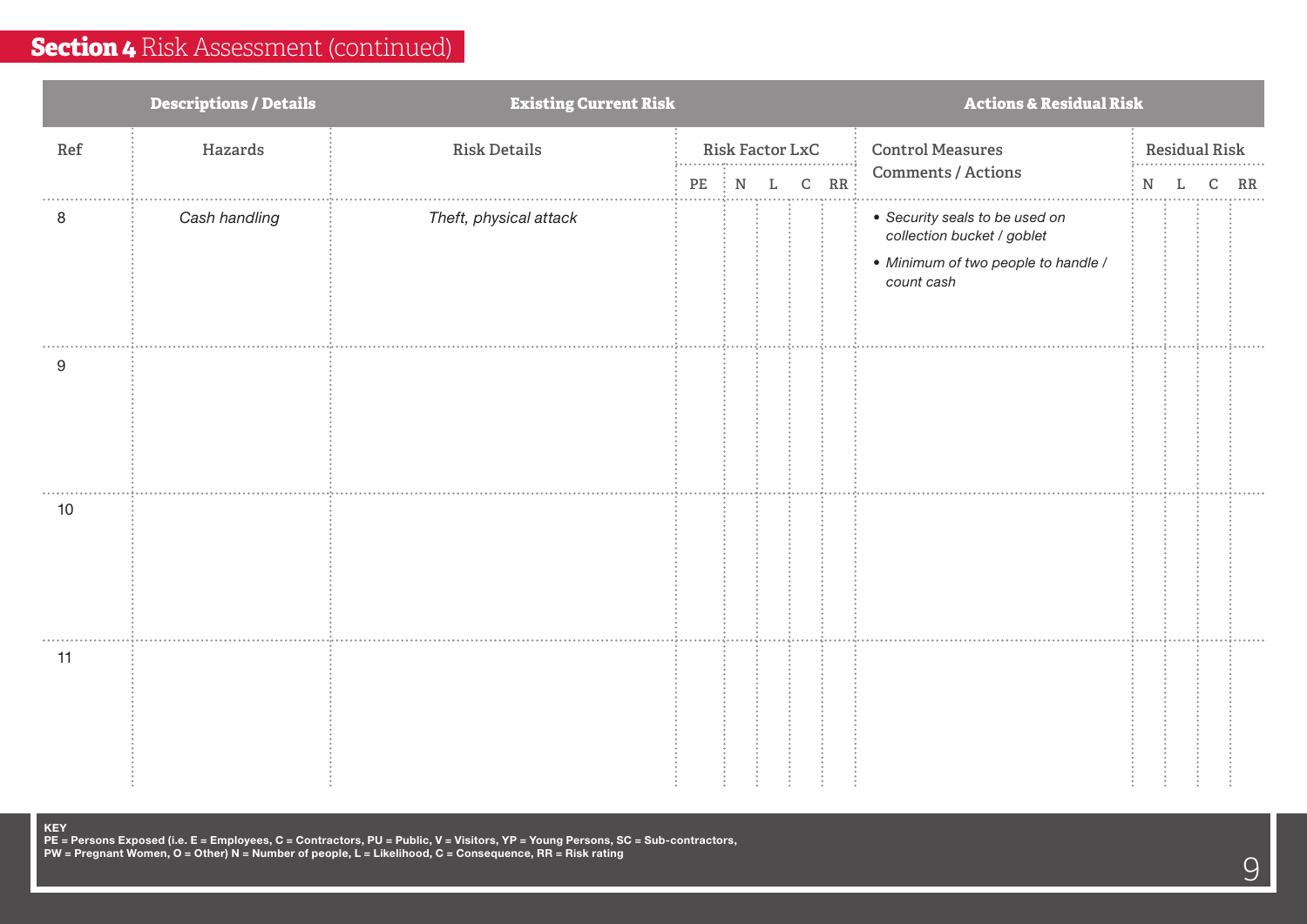|     | <b>Descriptions / Details</b> | <b>Existing Current Risk</b> | <b>Actions &amp; Residual Risk</b> |                 |   |   |     |                         |                           |   |   |    |
|-----|-------------------------------|------------------------------|------------------------------------|-----------------|---|---|-----|-------------------------|---------------------------|---|---|----|
| Ref | Hazards                       | <b>Risk Details</b>          |                                    | Risk Factor LxC |   |   |     | <b>Control Measures</b> | <b>Residual Risk</b><br>. |   |   |    |
|     |                               |                              | PE                                 | $\vdots$ N      | L | C | RR: | Comments / Actions      | N                         | L | C | RR |
| 12  |                               |                              |                                    |                 |   |   |     |                         |                           |   |   |    |
| 13  |                               |                              |                                    |                 |   |   |     |                         |                           |   |   |    |
| 14  |                               |                              |                                    |                 |   |   |     |                         |                           |   |   |    |
| 15  |                               |                              |                                    |                 |   |   |     |                         |                           |   |   |    |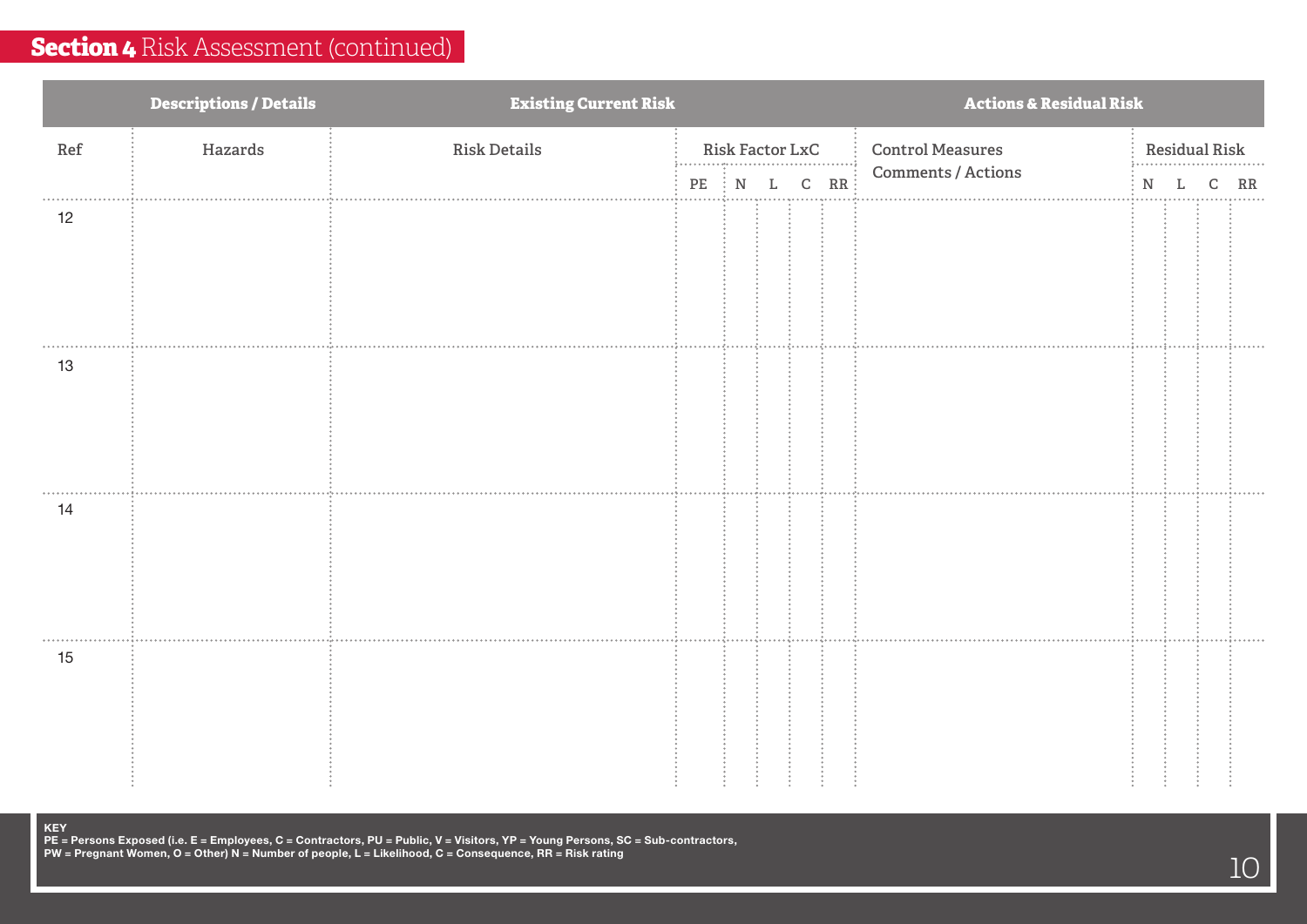|     | <b>Descriptions / Details</b> | <b>Existing Current Risk</b> | <b>Actions &amp; Residual Risk</b> |  |   |                 |     |                         |       |                           |   |    |  |
|-----|-------------------------------|------------------------------|------------------------------------|--|---|-----------------|-----|-------------------------|-------|---------------------------|---|----|--|
| Ref | Hazards                       | <b>Risk Details</b>          |                                    |  |   | Risk Factor LxC |     | <b>Control Measures</b> |       | <b>Residual Risk</b><br>. |   |    |  |
|     |                               |                              | $PE$ $\vdots$ $N$                  |  | L | ${\mathsf C}$   | RR: | Comments / Actions      | $N$ L |                           | C | RR |  |
| 16  |                               |                              |                                    |  |   |                 |     |                         |       |                           |   |    |  |
|     |                               |                              |                                    |  |   |                 |     |                         |       |                           |   |    |  |
|     |                               |                              |                                    |  |   |                 |     |                         |       |                           |   |    |  |
| 17  |                               |                              |                                    |  |   |                 |     |                         |       |                           |   |    |  |
|     |                               |                              |                                    |  |   |                 |     |                         |       |                           |   |    |  |
|     |                               |                              |                                    |  |   |                 |     |                         |       |                           |   |    |  |
|     |                               |                              |                                    |  |   |                 |     |                         |       |                           |   |    |  |
| 18  |                               |                              |                                    |  |   |                 |     |                         |       |                           |   |    |  |
|     |                               |                              |                                    |  |   |                 |     |                         |       |                           |   |    |  |
|     |                               |                              |                                    |  |   |                 |     |                         |       |                           |   |    |  |
| 19  |                               |                              |                                    |  |   |                 |     |                         |       |                           |   |    |  |
|     |                               |                              |                                    |  |   |                 |     |                         |       |                           |   |    |  |
|     |                               |                              |                                    |  |   |                 |     |                         |       |                           |   |    |  |
|     |                               |                              |                                    |  |   |                 |     |                         |       |                           |   |    |  |